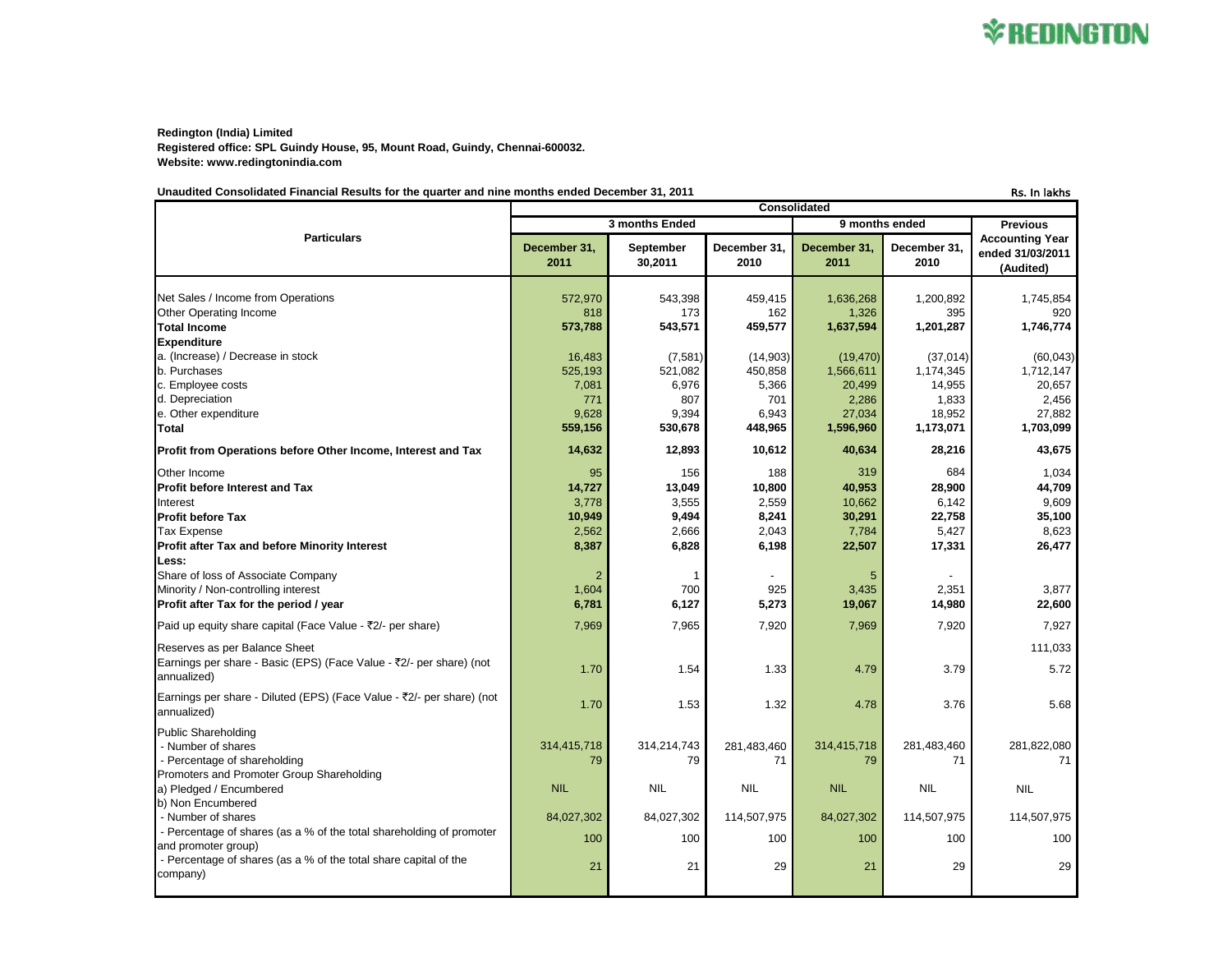# **\*REDINGTON**

### Unaudited Standalone Financial Results for the quarter and nine months ended December 31, 2011 Rs. In lakhs Rs. In lakhs

|                                                                                      | <b>Standalone</b>    |                      |                      |                      |                      |                               |  |
|--------------------------------------------------------------------------------------|----------------------|----------------------|----------------------|----------------------|----------------------|-------------------------------|--|
| <b>Particulars</b>                                                                   | 3 months Ended       |                      |                      | 9 months ended       |                      | <b>Accounting Year</b>        |  |
|                                                                                      | December 31.<br>2011 | September<br>30,2011 | December 31.<br>2010 | December 31.<br>2011 | December 31.<br>2010 | ended 31/03/2011<br>(Audited) |  |
|                                                                                      |                      |                      |                      |                      |                      |                               |  |
| Net Sales / Income from Operations                                                   | 248,717              | 273,746              | 214,944              | 764,330              | 593,661              | 831.601                       |  |
| Other Operating Income                                                               |                      |                      |                      |                      |                      |                               |  |
|                                                                                      | 511                  | 244                  | 101                  | 897                  | 340                  | 672                           |  |
| <b>Total Income</b>                                                                  | 249,228              | 273,990              | 215,045              | 765,227              | 594,001              | 832,273                       |  |
| <b>Expenditure</b>                                                                   |                      |                      |                      |                      |                      |                               |  |
| a. (Increase) / Decrease in stock                                                    | 16,837               | (1,290)              | 8,491                | (4,089)              | (7, 219)             | (15, 653)                     |  |
| b. Purchases                                                                         | 219,037              | 261,462              | 195,062              | 728,990              | 569,468              | 802,057                       |  |
| c. Employee costs                                                                    | 2,339                | 2,438                | 1,981                | 7,270                | 6,438                | 8,310                         |  |
| d. Depreciation                                                                      | 267                  | 310                  | 394                  | 793                  | 1,133                | 1,347                         |  |
| e. Other expenditure<br>Total                                                        | 4,387<br>242,867     | 4,301<br>267,221     | 3,557<br>209,485     | 12,581<br>745,545    | 9,250<br>579,070     | 13,200<br>809,261             |  |
|                                                                                      |                      |                      |                      |                      |                      |                               |  |
| Profit from Operations before Other Income, Interest and Tax                         | 6,361                | 6,769                | 5,560                | 19,682               | 14,931               | 23,012                        |  |
| Other Income                                                                         | 284                  | 344                  | 6                    | 1,327                | 629                  | 633                           |  |
| <b>Profit before Interest and Tax</b>                                                | 6,645                | 7,113                | 5,566                | 21,009               | 15,560               | 23,645                        |  |
| Interest                                                                             | 1,679                | 2,063                | 1,169                | 5,387                | 2,927                | 4,305                         |  |
| <b>Profit before Tax</b>                                                             | 4,966                | 5,050                | 4,397                | 15,622               | 12,633               | 19,340                        |  |
| <b>Tax Expense</b>                                                                   | 1,626                | 1,664                | 1,448                | 4,998                | 4,162                | 6.496                         |  |
| Profit after Tax and before Minority Interest                                        | 3,340                | 3,386                | 2,949                | 10,624               | 8,471                | 12,844                        |  |
| Less:                                                                                |                      |                      |                      |                      |                      |                               |  |
| Share of loss of Associate Company                                                   |                      |                      |                      |                      |                      |                               |  |
| Minority / Non-controlling interest                                                  |                      |                      |                      |                      |                      |                               |  |
| Profit after Tax for the period / year                                               | 3,340                | 3,386                | 2,949                | 10,624               | 8,471                | 12,844                        |  |
| Paid up equity share capital (Face Value - ₹2/- per share)                           | 7,969                | 7,965                | 7,920                | 7,969                | 7,920                | 7,927<br>68,480               |  |
| Reserves as per Balance Sheet                                                        |                      |                      |                      |                      |                      |                               |  |
| Earnings per share - Basic (EPS) (Face Value - ₹2/- per share) (not<br>annualized)   | 0.84                 | 0.85                 | 0.75                 | 2.67                 | 2.14                 | 3.25                          |  |
| Earnings per share - Diluted (EPS) (Face Value - ₹2/- per share) (not<br>annualized) | 0.84                 | 0.85                 | 0.74                 | 2.66                 | 2.13                 | 3.23                          |  |
| <b>Public Shareholding</b>                                                           |                      |                      |                      |                      |                      |                               |  |
| - Number of shares                                                                   | 314,415,718          | 314,214,743          | 281,483,460          | 314,415,718          | 281,483,460          | 281,822,080                   |  |
| - Percentage of shareholding                                                         | 79                   | 79                   | 71                   | 79                   | 71                   | 71                            |  |
| Promoters and Promoter Group Shareholding                                            |                      |                      |                      |                      |                      |                               |  |
| a) Pledged / Encumbered                                                              | <b>NIL</b>           | <b>NIL</b>           | <b>NIL</b>           | <b>NIL</b>           | <b>NIL</b>           | <b>NIL</b>                    |  |
| b) Non Encumbered                                                                    |                      |                      |                      |                      |                      |                               |  |
| - Number of shares                                                                   | 84,027,302           | 84,027,302           | 114,507,975          | 84,027,302           | 114,507,975          | 114,507,975                   |  |
| - Percentage of shares (as a % of the total shareholding of promoter                 |                      |                      |                      |                      |                      |                               |  |
| and promoter group)                                                                  | 100                  | 100                  | 100                  | 100                  | 100                  | 100                           |  |
| - Percentage of shares (as a % of the total share capital of the                     |                      |                      |                      |                      |                      |                               |  |
| company)                                                                             | 21                   | 21                   | 29                   | 21                   | 29                   | 29                            |  |
|                                                                                      |                      |                      |                      |                      |                      |                               |  |